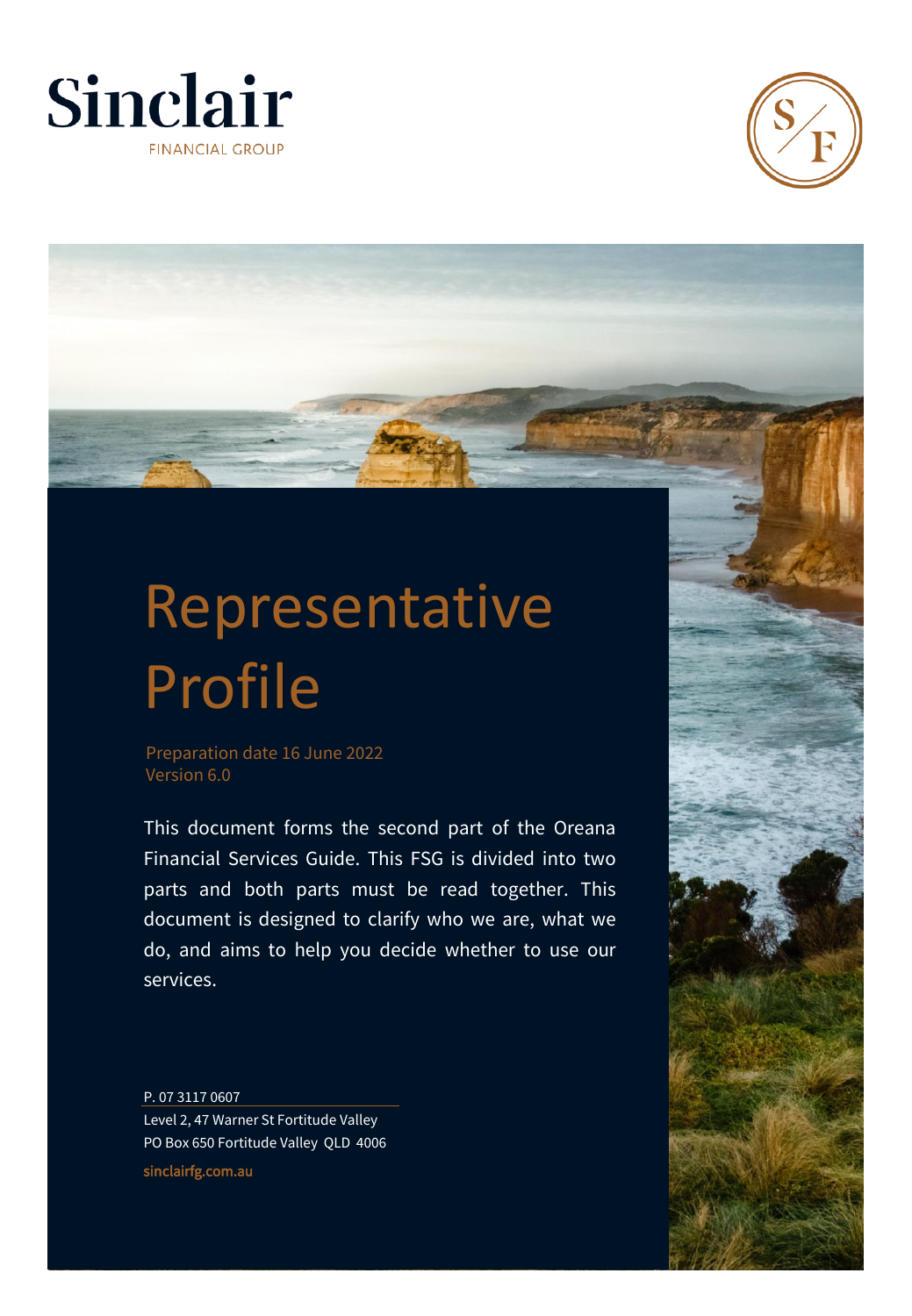### Who we are

Your financial advisor(s) are Representatives of and offer services on behalf of Oreana Financial Services Pty Ltd, AFSL License No. 482234:

**Norman Sinclair** MFinPlan, AFP Authorised Representative No. 249943

**Kyle Medson** BCom (Fin Plan & Inv) CFP Authorised Representative No. 328912

The Financial Services that the above financial advisor(s) offer are provided by Sinclair Capital Holdings Pty Ltd, ABN 42 609 798 469, trading as Sinclair Financial Group, Authorised Representative (AR) No. 257632.

Sinclair Financial Group specialise in providing advice to Executives, Professionals, Business Owners and Retirees. Our range of services and advice are designed to enhance your financial wellbeing and assist with managing your financial complexity, allowing you to focus on your business, family and/or retirement needs.

Oreana has authorised your advisor to provide you with this Financial Services Guide.

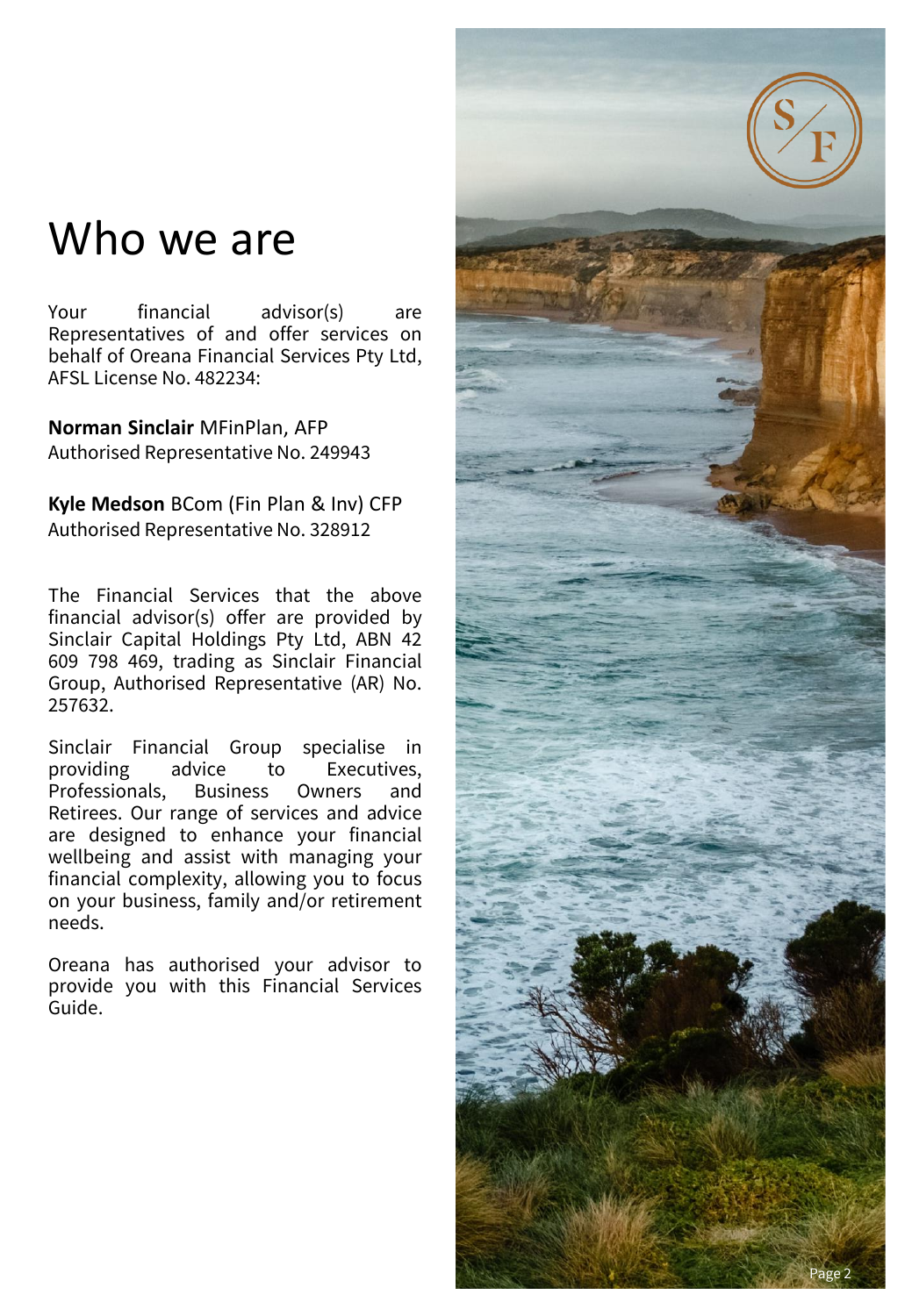

### **About Norm Sinclair**

I am a member of the Financial Planning Association of Australia (FPA), the Self-Managed Superannuation Fund Association (SMSFA) and Tax Practitioners Board (TPB). I hold a Master of Financial Planning and a Diploma in Financial Planning.

I have been a financial adviser since 1989. I work predominantly with retirees and pre-retirees to help them achieve a comfortable retirement. I enjoy assisting people to grow their wealth, manage their superannuation, investments and retirement savings. I help people to understand their financial risks and protect their incomes and their families.



### **About Kyle Medson**

Kyle is a Certified Financial Planner® with 15 years' experience in the industry. Kyle's main focus is to help his clients achieve their goals, by getting the most out of the complex financial system. He excels at simplifying multifaceted issues through comprehensive and easy to understand advice. Kyle values transparent and honest communication, and enjoys maintaining long term relationships with all of his valued clients.

As a husband and father Kyle understands the financial pressure families can face and the difference good advice can make.

Kyle holds a Bachelor of Commerce in Financial Planning & Investments and is a member of the Financial Planning Association of Australia (FPA) and Tax Practitioners Board (TPB).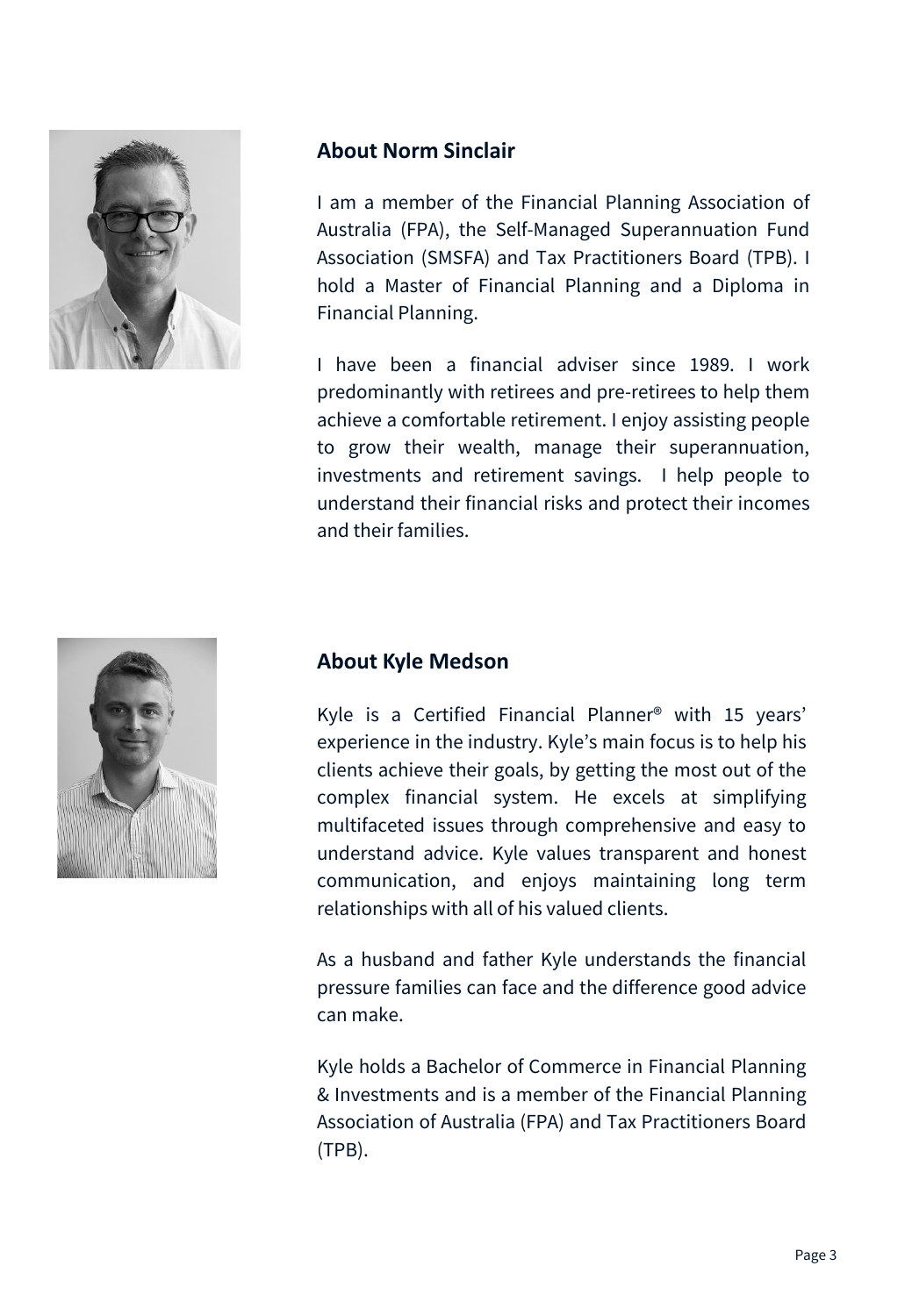### What we do

We are authorised by Oreana Financial Services to provide financial advice in relation to:

- Wealth Accumulation
- Income & Asset Protection
- Tax Strategies
- Superannuation (Inc. SMSFs)
- Retirement & Redundancy Planning
- Estate Planning
- Government Benefits
- Debt Management
- Margin Lending (Norm Sinclair only)

### **What financial products and services are we authorised to provide?**

We are authorised to provide personal financial advice, general financial advice, and transact on your behalf (dealing) in relation to the following types of financial products:

- Basic / Non-Basic Deposit Products
- Debentures, stocks or bonds issued or proposed to be **issued** by a government;
- Life products Investment Life Insurance
- Managed investment schemes, including Investor Directed Portfolio Services (IDPS)
- Retirement savings accounts ("RSA") products
- Securities; and
- Superannuation;
- Standard Margin Lending
- Life products Life Risk Insurance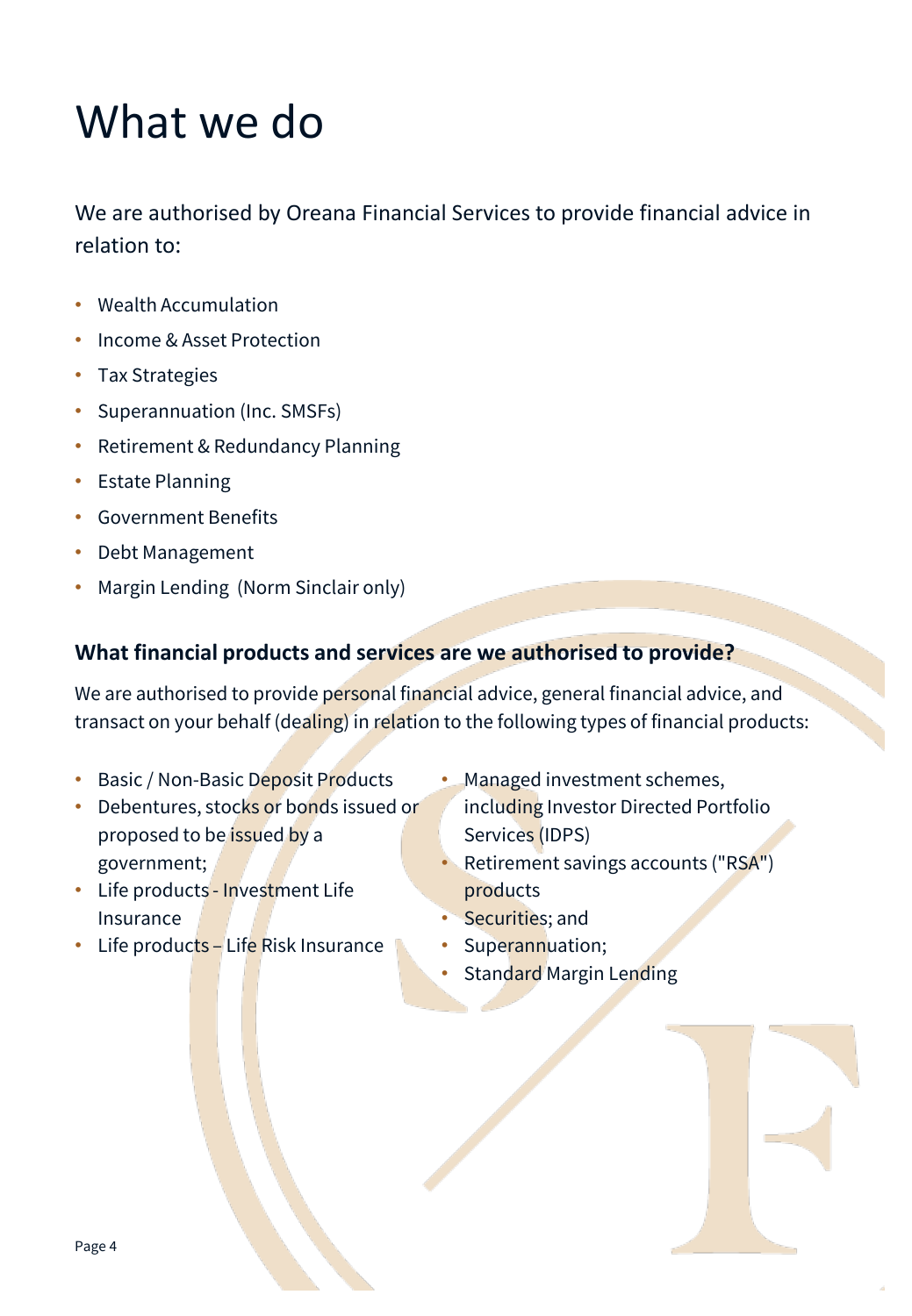## How we charge for our services

All fees and commissions are inclusive of GST and the fees could be greater than those disclosed below in complex cases. In these instances, we will inform you of the exact fee payable promptly in writing.

### **Schedule of fees**

| Type of advice                                                         | Fee charged                                                                                                                                                                                                                                                                                                                |
|------------------------------------------------------------------------|----------------------------------------------------------------------------------------------------------------------------------------------------------------------------------------------------------------------------------------------------------------------------------------------------------------------------|
| <b>Initial consultation</b>                                            | At our expense                                                                                                                                                                                                                                                                                                             |
| <b>Initial advice</b><br>(advice<br>preparation and<br>implementation) | Fees may range from \$2,500 - \$16,000 and will vary depending on the<br>level of complexity of your situation.<br>The initial advice fee is an advice preparation fee - charged for the<br>preparation for a written Statement of Advice.                                                                                 |
| <b>Ongoing advice</b>                                                  | We do not charge an implementation fee.<br>Sinclair Financial Group offers our clients an ongoing advisory service.<br>The ongoing advice fee will be based on the level of service required,<br>the frequency of the review and the complexity of the advice.<br>The Ongoing Advice Fee may range from \$2,500 - \$25,000 |
| Ad hoc advice                                                          | The fees for the provision of ad hoc advice not covered by an Ongoing<br>Service arrangement will be charged on an hourly basis at a rate of \$165<br>- \$440 per hour.                                                                                                                                                    |
| Insurance products                                                     | We will receive commission for our initial and ongoing services to you.<br>Initial commission is between 0% and 66% and the ongoing<br>commission is between 0% and 30% of the annual premium and is paid<br>by the insurance product issuer to us.                                                                        |